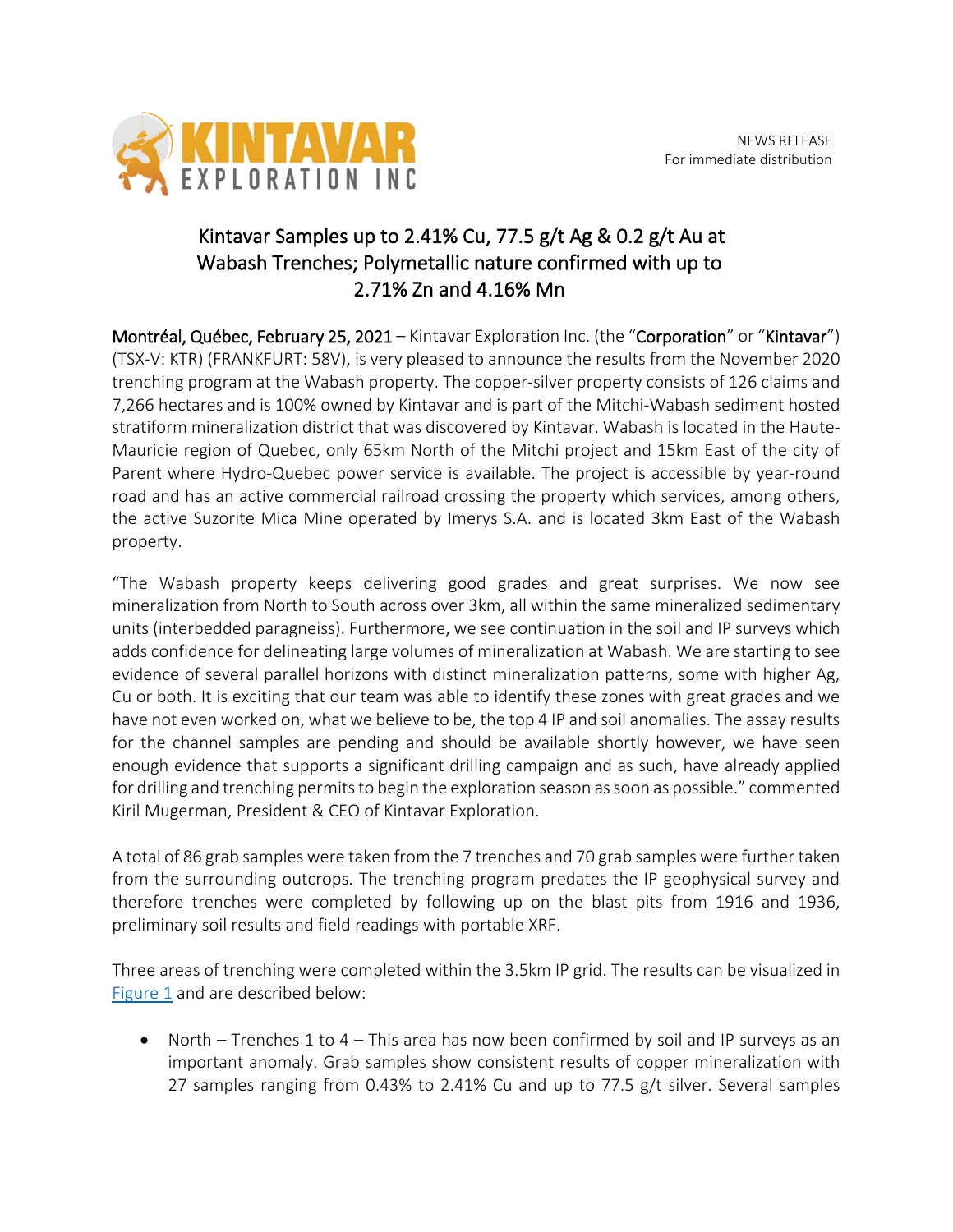returned zinc grades as high as 2.71% while 3 samples returned gold grades up to 0.20 g/t Au.

- Center Trenches 5 & 6 This area has now been confirmed by soil and IP surveys as an important anomaly. The main chargeability anomaly is to the West of the trenches and remains unsampled. 14 samples returned copper grades from 0.41% to 1.94% Cu with silver up to 20.3 g/t.
- South Trench 7 This area is located in between two important soil and IP anomalies. This last trench had only a few samples and is open to the West, towards the main anomaly. The 5 samples returned copper grades as high as 2.28%, 59.9 Ag and manganese at 4.16%. Other outcrop samples in the southern portion returned consistent copper and silver grades with several more samples returning zinc and gold grades.

"The polymetallic nature of Wabash is of particular interest here." added Mugerman. "Zinc was identified in 27 samples with grades above 0.1%. Gold is not commonly found in this type of deposit but it appears the Grenville geology had some influence here as can be seen by the 6 samples that returned gold grades above  $0.1$  g/t in additional to their copper and silver grades. Manganese, an important metal for Li-ion batteries with no production in North America, is present across all the units with an average grade of 0.6% Mn. Some anomalies in cobalt and lead have been identified as well. No follow up on Au, Zn, Mn or Co has been done to date on the property but will be part of the scientific research and exploration program in 2021."

All samples have been sent and prepared (PREP-31) by ALS Global laboratory in Val-d'Or. The pulp was sent to ALS Global laboratory in Vancouver for copper assays (CU-ICP61). silver assays (AG-ICP61) or a multi-elemental analysis by four acid digestion (ME-ICP61) and spectroscopy (ICP-AES/MS). Samples with assays higher than 10,000 ppm Cu were reanalyzed by atomic absorption (CU-OG62) at the ALS Global Vancouver laboratory. Quality controls include systematic addition of blank samples and certified copper standards to each batch of samples sent to the laboratory.

Grab samples are selected samples and not necessarily representative of the mineralization hosted on the property.

## NI-43-101 Disclosure

Alain Cayer, P.Geo., MSc., Vice-President Exploration of Kintavar, is Qualified Person under NI 43‐ 101 guidelines who supervised and approved the preparation of the technical information in this news release.

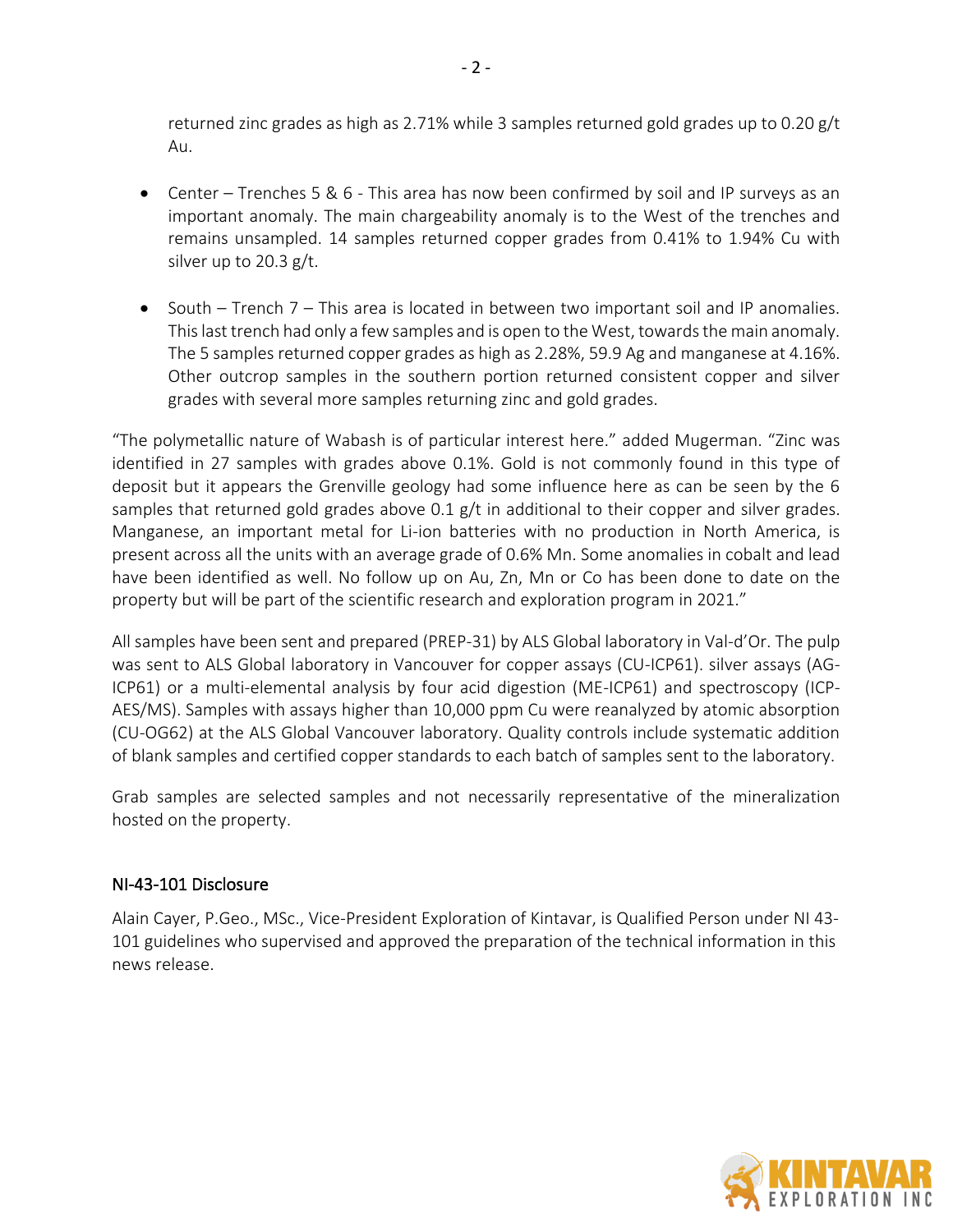

Figure 1: Wabash - Trenches grab results

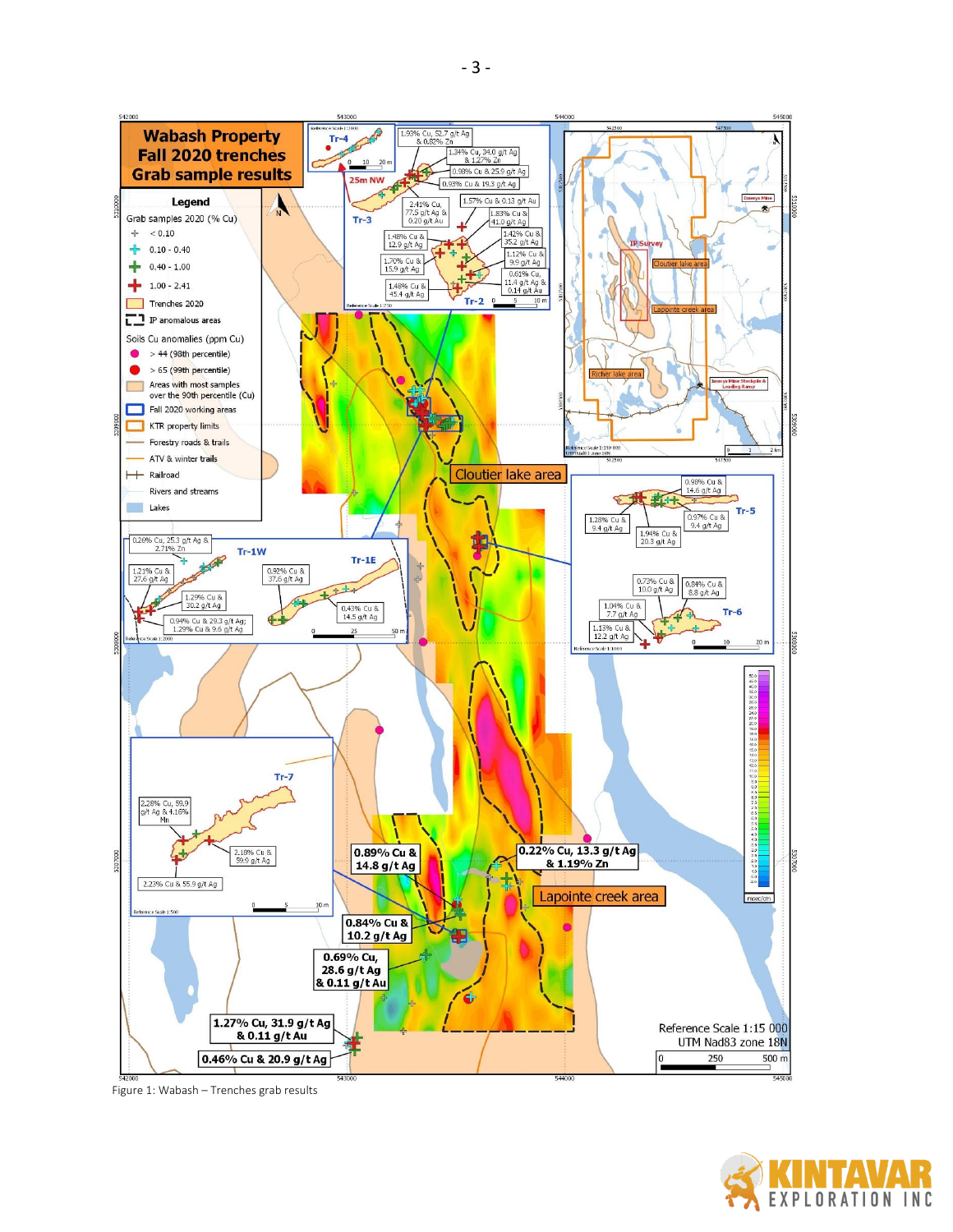## About Kintavar Exploration & the Mitchi – Wabash Properties

Kintavar Exploration is a Canadian mineral exploration Corporation engaged in the acquisition, assessment, exploration and development of gold and base metal mineral properties. Its flagship project is the Mitchi – Wabash copper-silver district (approx. 37,000 hectares, 100% owned) located 100 km north of the town of Mont-Laurier and 15 km East of the town of Parent in Quebec. Both properties cover an area of more than 300  $km^2$  accessible by a network of logging and gravel roads with access to hydro-electric power already on site, major regional roads including railroad and a spur. The properties are located in the north-western portion of the central metasedimentary belt of the Grenville geological province. The projects primarily focus on sediment-hosted stratiform copper type mineralization (SSC) but include Iron Oxide Copper Gold (IOCG) and skarn type targets. Osisko holds a 2% NSR on 27 claims of the southern portion of the Mitchi property, outside of the sedimentary basin. Kintavar also has exposure in the gold greenstones of Quebec by advancing the Anik Gold Project in a partnership with IAMGOLD and several early-stage projects that were optioned by Gitennes Exploration.

Kintavar supports local development in the Mitchi-Wabash region where it owns and operates the Fer à Cheval outfitter (www.feracheval.ca), a profitable cashflow generating operation where it employs local workforce. It as well works with local First Nations to provide training and employment.

For further information contact:

Kiril Mugerman, President and CEO Phone: +1 450 641 5119 #5653 Email: kmugerman@kintavar.com Web: www.kintavar.com

## Forward looking Statements:

*Neither TSX Venture Exchange nor its Regulation Services Provider (as that term is defined in the policies of the TSX Venture Exchange) accepts responsibility for the adequacy or accuracy of this release.*

*This news release contains statements that may constitute "forward-looking information" or "forward looking statements" within the meaning of applicable Canadian securities legislation. Forward-looking information and statements may include, among others, statements regarding future plans, costs, objectives or performance of the Corporation, or the assumptions underlying any of the foregoing. In this news release, words such as "may", "would", "could", "will", "likely", "believe", "expect", "anticipate", "intend", "plan", "estimate" "target" and similar words and the negative form thereof are used to identify forward-looking statements. Forward-looking statements should not be read as guarantees of future performance or results, and will not necessarily be accurate indications of whether, or the times at or by which, such future performance will be achieved. No assurance can be given that any events anticipated by the forward-looking information will transpire or occur, including additional closings of the private placement referred to above, or if any of them do so, what benefits the Corporation will derive. Forward-looking statements and information are based on information available at the time and/or management's good-faith belief with respect to future events and are subject to known or unknown risks, uncertainties, assumptions and other unpredictable factors, many of which are beyond the Corporation's control. These risks, uncertainties and assumptions include, but are not limited to, those described under "Risk Factors" in the Corporation's management's discussion and*